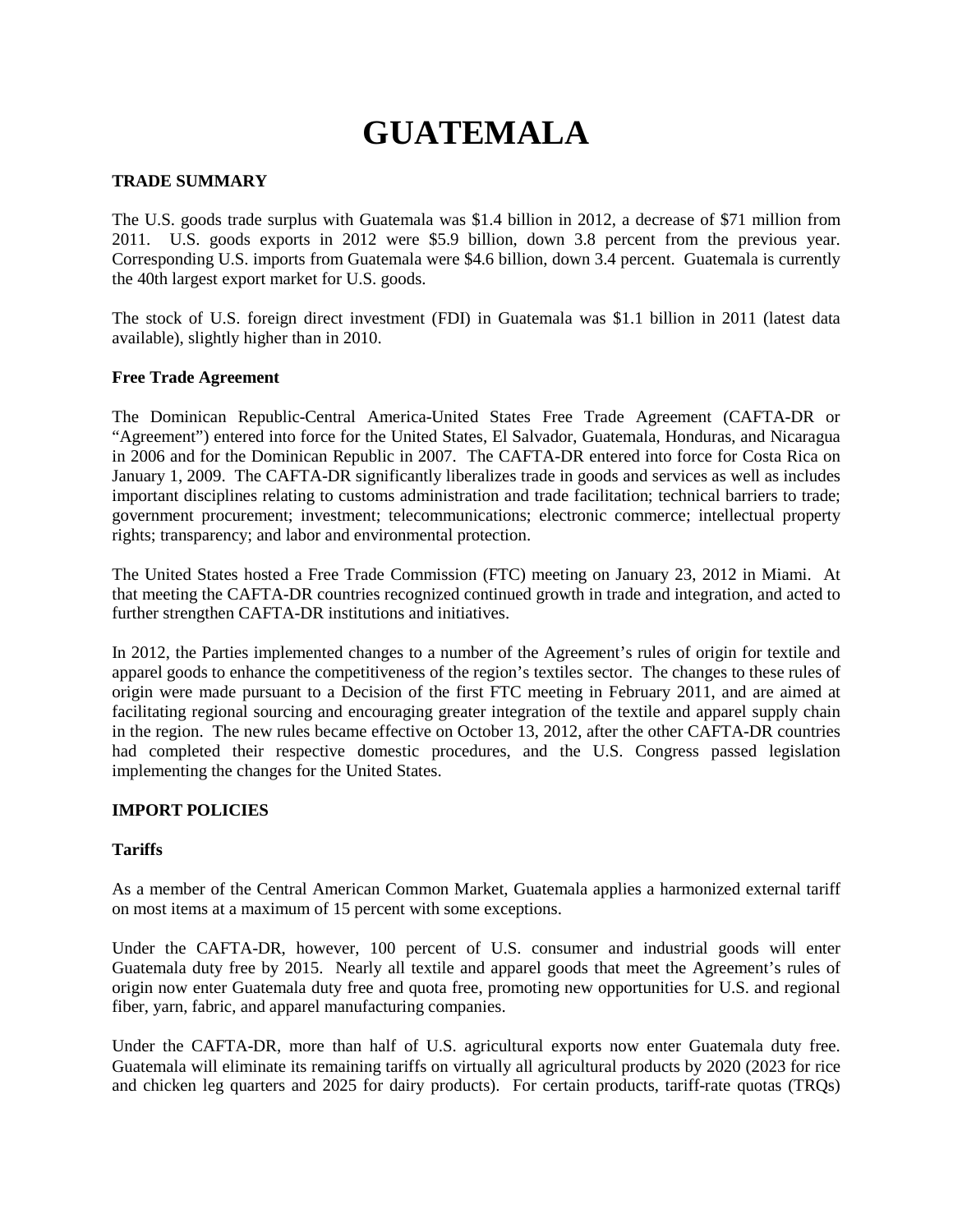permit some duty-free access for specified quantities during the tariff phase-out period, with the duty-free amount expanding during that period. Guatemala will liberalize trade in white corn through continual expansion of a TRQ, rather than by the reduction of the out-of-quota tariff.

# **Nontariff Measures**

Under the CAFTA-DR, all CAFTA-DR countries, including Guatemala, committed to improve transparency and efficiency in administering customs procedures, including the CAFTA-DR rules of origin. The CAFTA-DR countries also committed to ensuring greater procedural certainty and fairness in the administration of these procedures, and agreed to share information to combat illegal trans-shipment of goods.

Guatemala's denial of claims for preferential treatment for U.S. products under the CAFTA-DR continues to be a source of difficulty in exporting to Guatemala. U.S. companies have raised concerns that the Guatemalan Customs Administration (part of the Superintendence of Tax Administration, or SAT) has not provided adequate advance notice regarding administrative changes in documentation requirements for imported shipments, such as information needed for certifications of origin. The United States raised this issue with the Customs Administration and received assurances that future changes would be communicated in advance and be available on the tax and customs website: [http://portal.sat.gob.gt/sitio/.](http://portal.sat.gob.gt/sitio/)  Despite prior assurances, these changes are being implemented on a retroactive basis, without advance notification. In 2010, Guatemala also began reviewing some imports from prior years and assessing duties and penalties for certifications of origin that were deemed to have been improperly completed or were found to have clerical or technical errors or mistakes. In October 2011, the CAFTA-DR FTC took a decision agreeing on the "Common Guidelines for the Interpretation, Application and Administration of Chapter Four of the Dominican Republic-Central America-United States Free Trade Agreement," which affirmed that an importer, exporter, or producer, in a CAFTA-DR country shall be given a reasonable period of time to submit corrected certifications of origin. The government of Guatemala had assured the United States that these "Common Guidelines" would help resolve this particular type of problem.

Nonetheless, in 2011 and 2012, there continued to be an increase in the initiation by the Guatemalan Customs Administration of audits of claims for preference under the CAFTA-DR for merchandise that entered in prior years. Such audits have resulted in the denial of preferential treatment under the CAFTA-DR, as well as in collection of the back duties assessed and a 12 percent VAT for up to the three previous years, and a fine of up to double the rate of the tariff. Such penalties have reportedly been imposed in cases in which the claims for the preferential treatment under the CAFTA-DR were not deliberately incorrect. For example, stakeholders report that Guatemalan customs authorities are challenging declared tariff classifications, as to which there should not be any confusion, and trying to reclassify products as products subject to a higher tariff. These practices raise concerns that the Customs Administration appears to be denying U.S. products the preferential treatment under the CAFTA-DR and instead imposing tariffs and other retroactive charges as a means of increasing revenue to meet overall yearly revenue targets. The United States will continue to raise these concerns with Guatemala.

In early 2012, the Guatemalan government also approved a new law that modified customs procedures. Importers of U.S. products and business chambers that represent U.S. companies have raised concerns with the new customs law which have created problems and delays for the importation of goods. Due to complaints about the law, the Guatemalan Congress is considering revisiting the customs law. The United States will continue to monitor the progress of the new customs law to address any possible trade obstacles.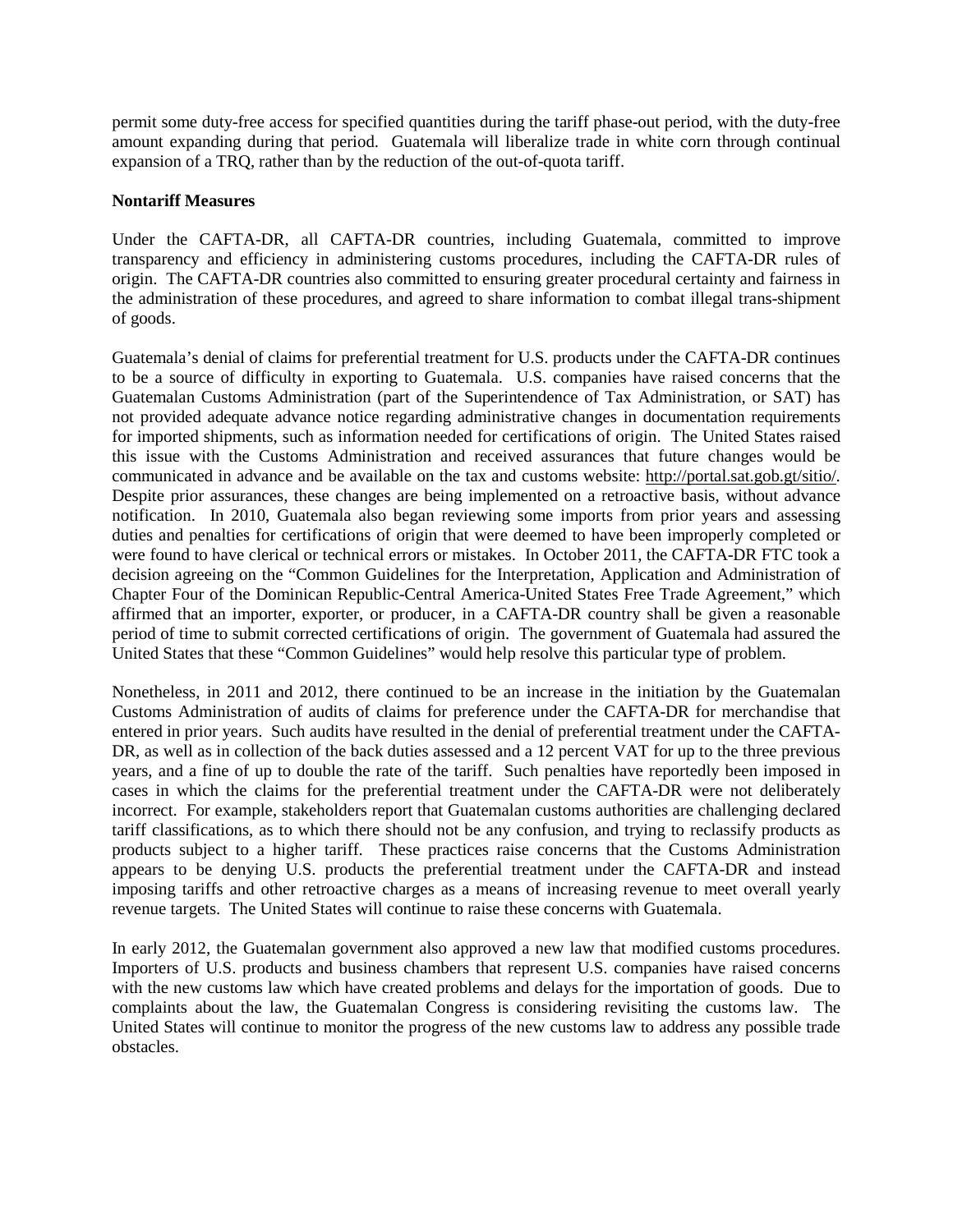#### **GOVERNMENT PROCUREMENT**

The CAFTA-DR requires that procuring entities use fair and transparent procurement procedures, including advance notice of purchases as well as timely and effective bid review procedures, for procurement covered by the Agreement. Under the CAFTA-DR, U.S. suppliers are permitted to bid on procurements of most Guatemalan government entities, including government ministries and sub-central and state-owned entities, on the same basis as Guatemalan suppliers. The anticorruption provisions of the Agreement require each government to ensure under its domestic law that bribery in matters affecting trade and investment, including in government procurement, is treated as a criminal offense or is subject to comparable penalties.

In 2009, the Guatemalan Congress approved reforms to the Government Procurement Law, which simplified bidding procedures, eliminated the fee previously charged to suppliers for bidding documents, and provided an additional opportunity for suppliers to raise objections to the bidding process. Foreign suppliers must submit their bids through locally registered representatives, a process that can place foreign bidders at a competitive disadvantage.

Some U.S. companies have complained that the procurement process is not transparent, especially when the government makes a direct purchase and when a CAFTA-DR covered entity does not provide the required 40 days from the notice of procurement for interested parties to prepare and submit bids. There has been an increased tendency by some government entities to undertake major procurements via unusual special purpose mechanisms, such as on an emergency basis, enabling the procuring entity to make a direct purchase from a pre-selected supplier and avoid competitive bidding and the public tender process. The government has canceled some direct purchases after receiving complaints from interested bidders. The United States will continue to engage with the government of Guatemala to promote fair and transparent procurement procedures consistent with the CAFTA-DR provisions. This practice raises questions regarding Guatemala's government procurement obligations under CAFTA-DR.

Guatemala is not a signatory to the WTO Agreement on Government Procurement**.**

# **EXPORT SUBSIDIES**

Under the CAFTA-DR, Guatemala may not adopt new duty waivers or expand existing duty waivers that are conditioned on the fulfillment of a performance requirement (*e.g.*, the export of a given level or percentage of goods). However, under the CAFTA-DR, Guatemala was permitted to maintain such measures through December 31, 2009, provided that it maintained the measures in accordance with its obligations under the WTO Agreement on Subsidies and Countervailing Measures. The U.S. Government is working with the Guatemalan government in an effort to ensure compliance with its CAFTA-DR obligations.

Guatemala provides tax exemptions to investors in free trade zones and maintains duty drawback programs aimed mainly at garment manufacturing and assembly operations or "*maquiladoras*" (firms that are permitted to operate outside a free trade zone and still receive tax and duty benefits). The "Law for the Promotion and Development of Export Activities and Drawback" provides tax and duty benefits to companies that import over half of their production inputs/components and export their completed products. Investors are granted a 10-year exemption from both income taxes and the Solidarity Tax, which is Guatemala's temporary alternative minimum tax. Additionally, companies are granted an exemption from payment of tariffs and value-added taxes on imported machinery, and a one-year suspension (extendable to a second year) of the same tariffs and taxes on imports of production inputs and packing material. Taxes are waived when the goods are re-exported.